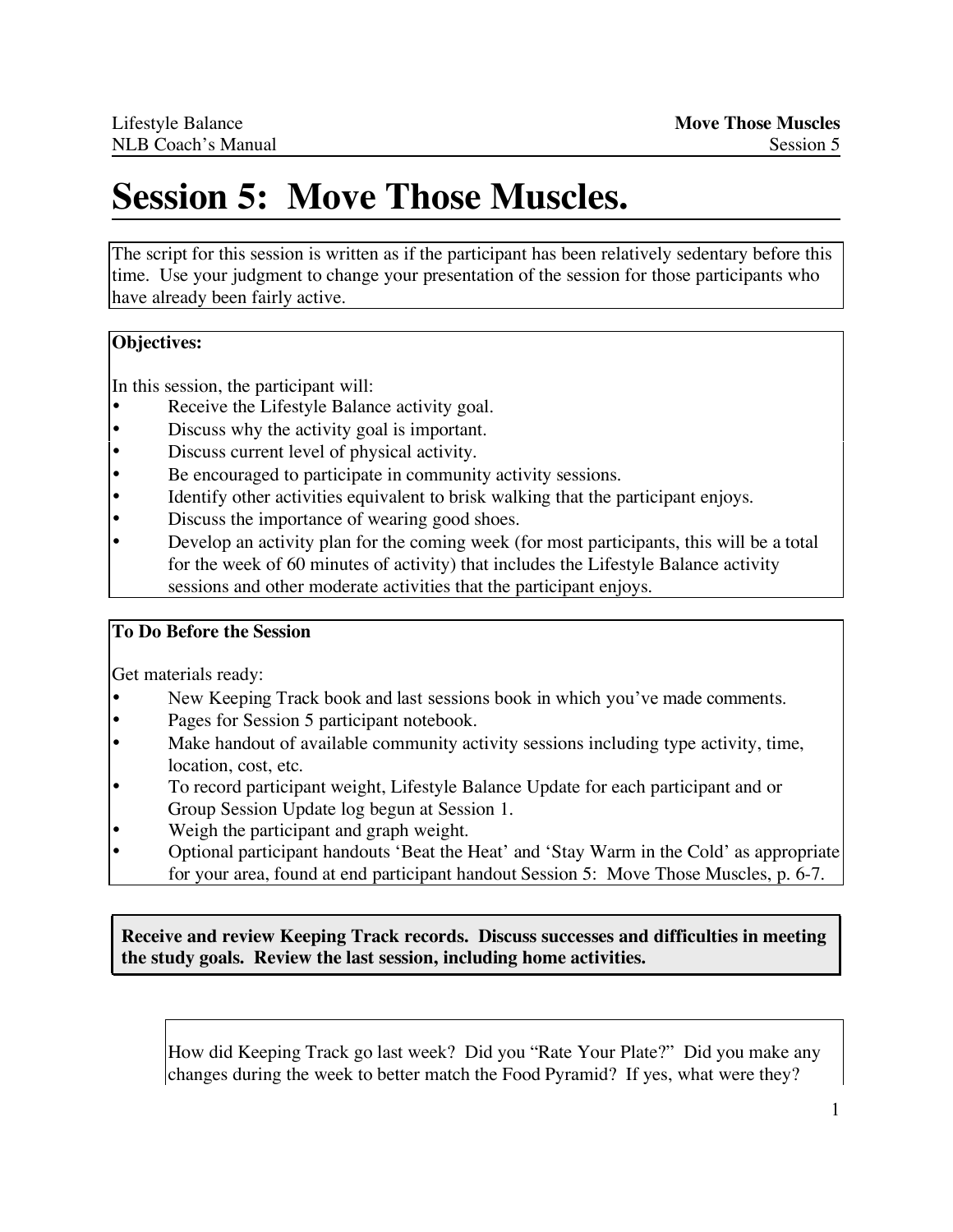What problems did you have? How did you solve them?

Review and comment on the participant's self-monitoring records. If the participant did not complete the "Rate Your Plate" form, complete the form for one or two days with the participant. Praise all improvements, no matter how small. Problem solve with the participant to address any barriers. Return last weeks KT book with comments at some time during Session 5.

Weigh the participant and graph.

# **Introduce the Lifestyle Balance activity goal.**

So far you've focused on losing weight through healthy eating. This week and next week we'll focus on the other goal of the Lifestyle Balance program: being more active.

The Lifestyle Balance activity goal is to **do a total of 2-1/2 hours of physical activity each week.** This will burn about **700 calories per week**.

This may sound like a lot right now, but you will:

- **Pick activities you LIKE.** We want you to develop a lifelong habit of being active, so you'll want to choose activities that you enjoy and ones that are also convenient for you, that you can work into your life. We'll talk more about that in a minute.
- **Choose moderate kinds of activity,** like brisk walking. Nothing extreme.
- **Work up to this goal** *slowly***.** It will take about 4 weeks to work up to a weekly total of 2-1/2 hours.
- **Spread the weekly total over 3 to 4 days (or more) per week.** For example, you might start by walking 10 minutes a day on 6 days a week and slowly build up to 25 minutes on 6 days a week. Starting slowly and spreading it out over the week is important so you don't get hurt and so you enjoy yourself.

For participants who want more information:

Over time we will increase your Lifestyle Balance activity goal to 2-1/2 hours of brisk activity per week. This goal is very similar to the most recent, national recommendations for physical activity. The Centers for Disease Control and the American College of Sports Medicine both recommend that Americans do moderate physical activity, such as brisk walking, for 30 minutes on most or all days of the week. That is just about identical to the Lifestyle Balance goal.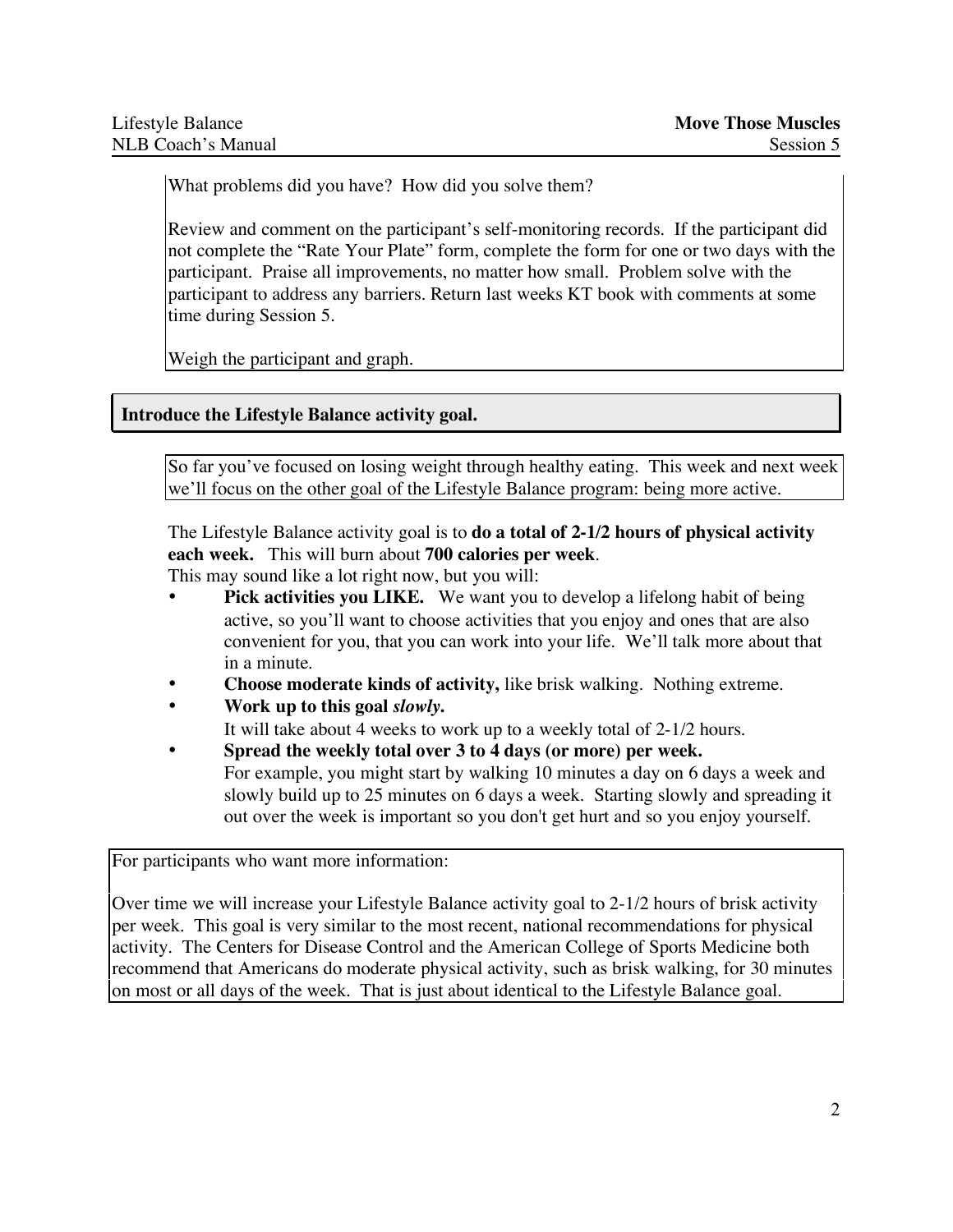#### **Assess participant's current level of activity.**

Now, before we can make an activity plan for you, I need to know **how active you are now.**

The purpose of the following discussion is to get a general idea of how active the participant is and to get the participant talking about his or her personal preferences and experiences with physical activity. Record the participants answers on the work sheet, and make notations of pertinent details in the participant's progress notes so that you will be able to understand the situations (cues) that promote or derail a participant's physical activity. For example, if a participant has been able to walk regularly in the past, primarily by doing it at lunch with a coworker, then this valuable piece of information can be highlighted from the start and the participant can be helped to arrange his/her environment accordingly.

- **Do you do any kind of regular physical activity that lasts at least 10-15 minutes?** (Examples: walk, ride a bike, play tennis, work out at a health club, etc.) Where do you do these activities? With whom?
- How many **times each week** do you do these activities? And when you do, **for how long are you usually active?**
- Have you done any **activities in the past** that you no longer do? Why did you stop? Have you thought about starting to do them again?

If the participant names one or more activities, use them as a starting point when planning for next week.

• **What do you like or dislike about being active or being inactive?** (Record.)

#### **Provide the rationale for the activity goal.**

I want to be sure you understand why being more active is so important. **Being more active will:**

• **Help you feel and look better.**

Being active can:

- Improve your mood,
- Counter depression and anxiety,
- Give you more energy,
- Help reduce stress,
- Be a way to meet new friends,
- Help you sleep better,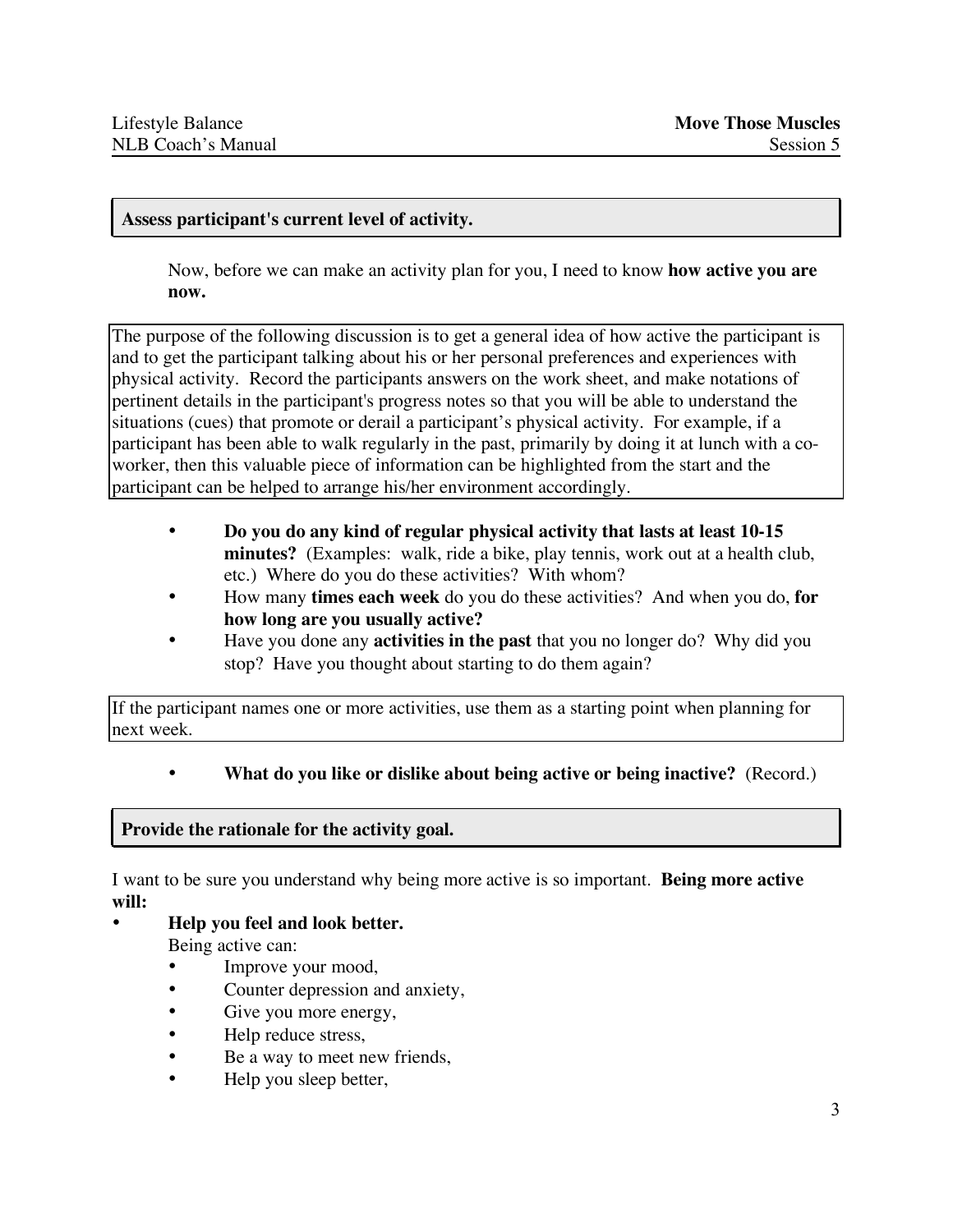| Lifestyle Balance  | <b>Move Those Muscles</b> |
|--------------------|---------------------------|
| NLB Coach's Manual | Session 5                 |

- Improve your self-esteem (help you to feel better about yourself in general),
- Improve your muscle tone and body measurements.

Many people report that they simply **feel good** when they're more active, and they really miss it if they've been active for a while and then stop.

#### • Regular physical activity will **make you more physically fit.** It will:

- Strengthen your heart, lungs, bones and muscles,
- Make your joints more flexible,
- Reduce back pain and injuries,
- Make it easier for you to do your daily work, like climbing stairs and carrying groceries,
- Make it easier for you to play with your children or grandchildren.
- **Help you lose weight and keep it off.** Research has shown that the best way to lose weight is to eat a healthy diet **and** be more active. A combination of both is also the best way to keep weight off.
	- In addition to helping you lose weight, be more fit, and feel better in general,
- Physical activity will **lower your risk for heart disease, some kinds of cancer, and may help prevent diabetes.**

Being more active:

- Raises HDL cholesterol (the good cholesterol),
- Lowers triglycerides, and
- Lowers blood pressure. All of these help reduce the risk of heart disease.
- Being more active also lowers blood sugar by making the body more sensitive to insulin. This reduces the risk of diabetes.

#### **Review the handout you developed on available community activity sessions.**

It's not easy to start being more active. We are here to help.

#### **List other activities that the participant enjoys that can be counted toward the activity goal.**

• It will also help if you **plan activities you LIKE to do**.

After all, the point is to make physical activity a regular part of your lifestyle, and that will never happen unless you enjoy the activities you do.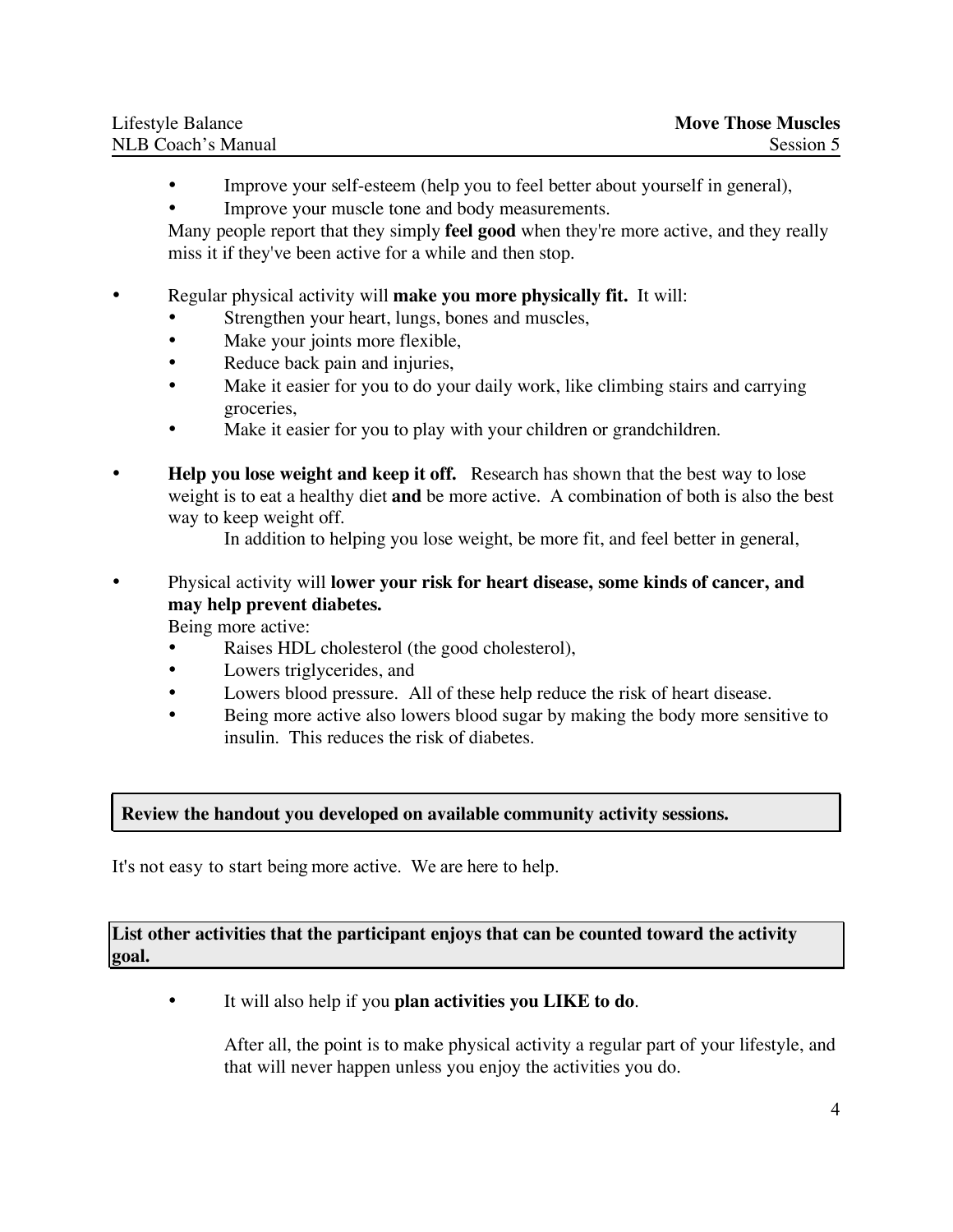We suggest **brisk walking.** It's easy to do and good for you. All you need is a good pair of shoes, and it can be done almost anywhere. (By "brisk" walking, we mean more than a stroll. **Walk fast enough to breathe heavier than usual and to consider that you are working hard, but not so fast that you can't carry on a conversation or have trouble breathing.**)

Many other kinds of activity are good, too. **What other activities might you like to do?**

Write on the work sheet **only the activities the participant should count toward the activity goal,** that is, those that are equivalent to brisk walking, as indicated in the Lifestyle Intervention Manual of Operations. Don't review the list of activities in the Manual of Operations with participants, but use it as your own reference only.

> From time to time, the activities you like may change. Just let me know, and we can make changes to this list.

#### **Discuss the importance of wearing good shoes.**

• Also, **wear a good pair of shoes.** This is important to protect you from injury and keep you comfortable. Be sure they fit well and give you good traction.

If the participant complains of frequent soreness at any time during the program, consult the exercise specialist or physician on staff.

**Develop an activity plan for the coming week.**

Now let's make a **plan for next week.**

• During the week I want you to **be active for** .

Fill in the blank on the work sheet with the total number of minutes of activity per week (for most participants, this should be **60 minutes**). See chart at end of Coach's Script for a complete summary of the Physical Activity goals at each session through Lifestyle Balance.

For example, you could do xx minutes of activity on 3 different days of the week. We'll gradually increase this over the next three weeks until you're up to 2 ½ hours of new activity per week.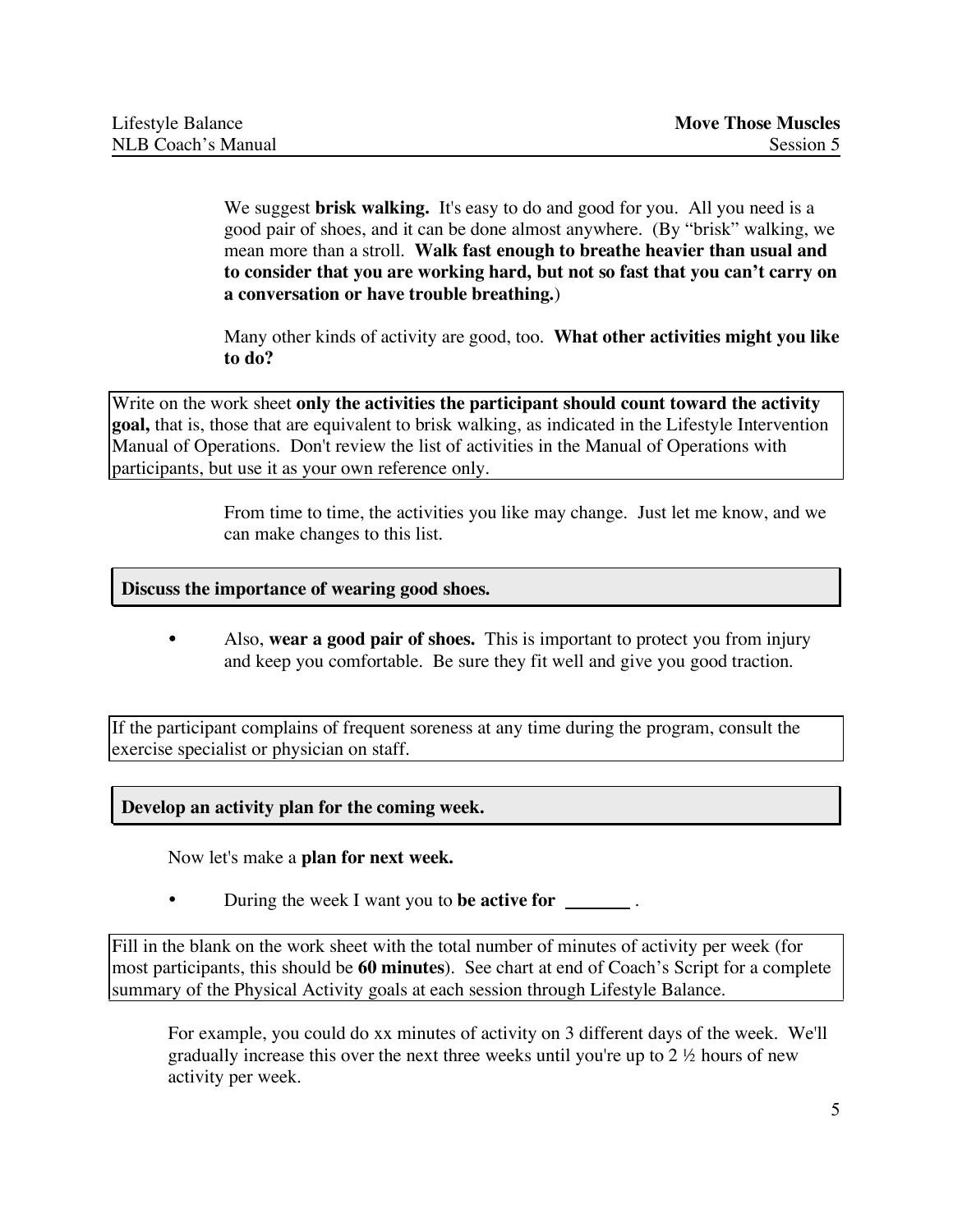| Lifestyle Balance  | <b>Move Those Muscles</b> |
|--------------------|---------------------------|
| NLB Coach's Manual | Session 5                 |

- **Include a friend or family member if you would like.** Some people like to be active alone, as a time to do something special for themselves. But many people find it helpful to be active with someone else. Is there anyone you would like to invite to walk with you?
- **Include the Lifestyle Balance activity sessions.**
- And remember to **plan activities you LIKE to do.**

Okay. Let's write down the activities you will do on which days of the week. How many minutes will you do them? It should be for **at least 10 minutes.**

• Also, **keep track of your physical activity, weight and eating every day***.* Use your Keeping Track books. Keeping track will help us both to know how you are doing from week to week.

Write down what the activity was and how long you did it. Also, if you're walking and know the distance in miles, write that down too if you want to. Use one line for each time you're active, even if it's the same kind of activity. For example, if you take a walk at 8:00 in the morning and another one at 7:00 in the evening, write both down separately.

It's also important to **record only the amount of time you were actually** *doing* **the activity.** By that I mean don't include the time when you may have been taking a short break. For example, if you went for a walk and after 10 minutes you ran into a friend and stopped to talk for 5 minutes before walking for 10 more minutes, you should only write down 20 minutes of walking, not 25 minutes. The same is true for when you go swimming. If you are in the water for 60 minutes but only swim laps for 10 of those minutes, then you were only active for 10 minutes and that is what you should write in your Keeping Track.

"Bring in (or wear) the shoes you might wear when you're active. We'll look at them together at the next session and see how they fit and how much support they give you."

## Any questions?

Collect completed Keeping Track book from last session and review and make comments in the Keeping Track book before the next session.